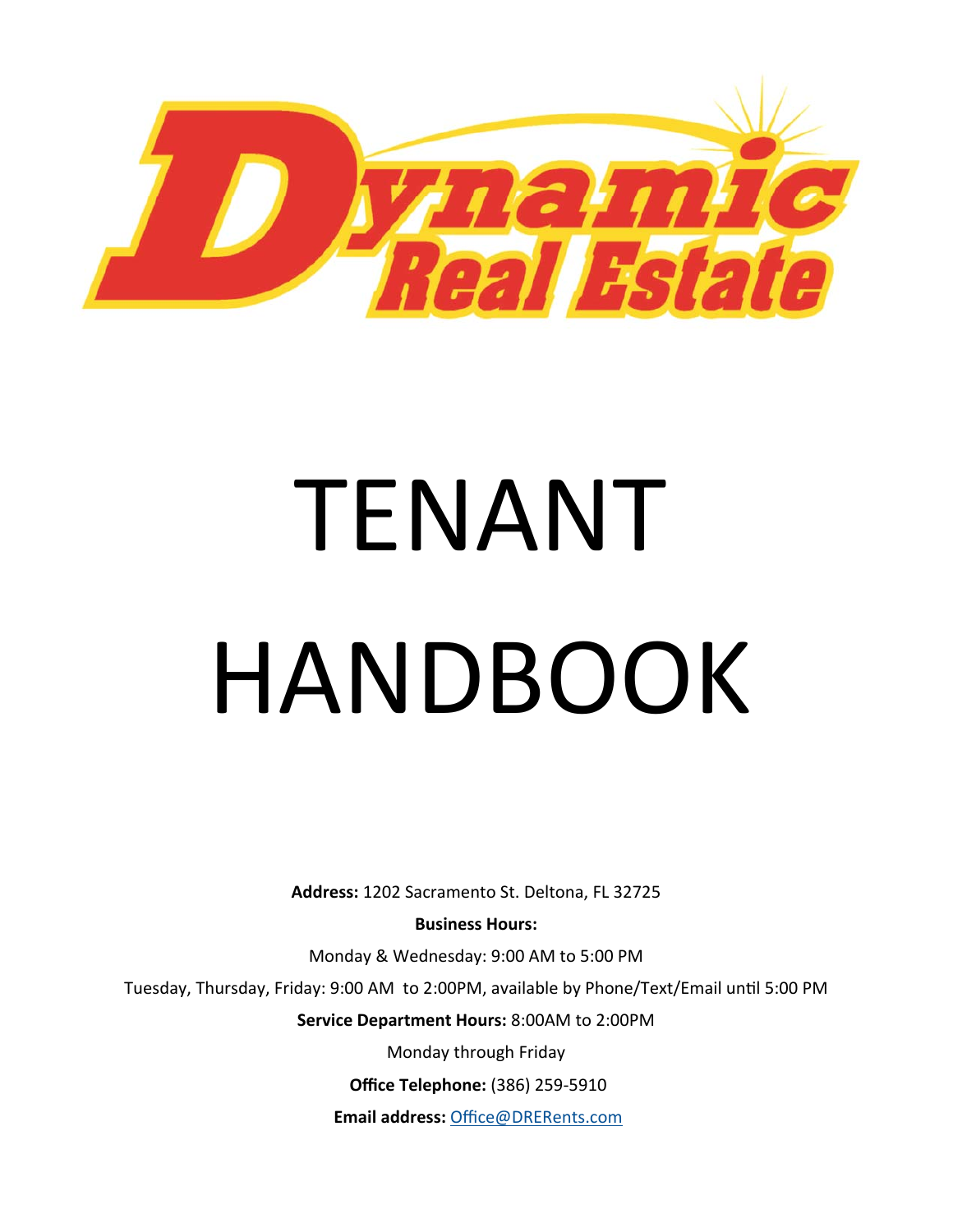# **WELCOME LETTER**

Dear New Tenant,

As your new property management team, we would like to welcome you into your new home and thank you for choosing to work with us. The purpose of this handbook is to assist you with caring for your home and also will answer the most common questions you will have while working with a property management company.

Please take a moment to take a look through this packet, it will give you all the basic infor‐ mation you will need to get started and settled into your new home. If after looking through, you still have some questions, feel free to call our offices or come in and someone will be happy to answer any questions you might have and help you in any way we can.

Dynamic Real Estate of Central Florida is committed to providing friendly and helpful service to all of our owners and tenants. Our team members play specific roles to best service your needs. Any time you have a question or something you would like to discuss, someone from our team will always be willing to help. We look forward to working with you.

Sincerely,

The Management Team

# **TABLE OF CONTENTS**

Disclaimer: This Handbook is provided for informational purposes only and does not constitute a portion of your rental agreement (lease). Please review your rental agreement carefully, familiarize yourself with its contents and do not hesitate to contact us with any questions or any additional *information you need. The intention of this Handbook is to help clarify the tenancy process and provide general information.*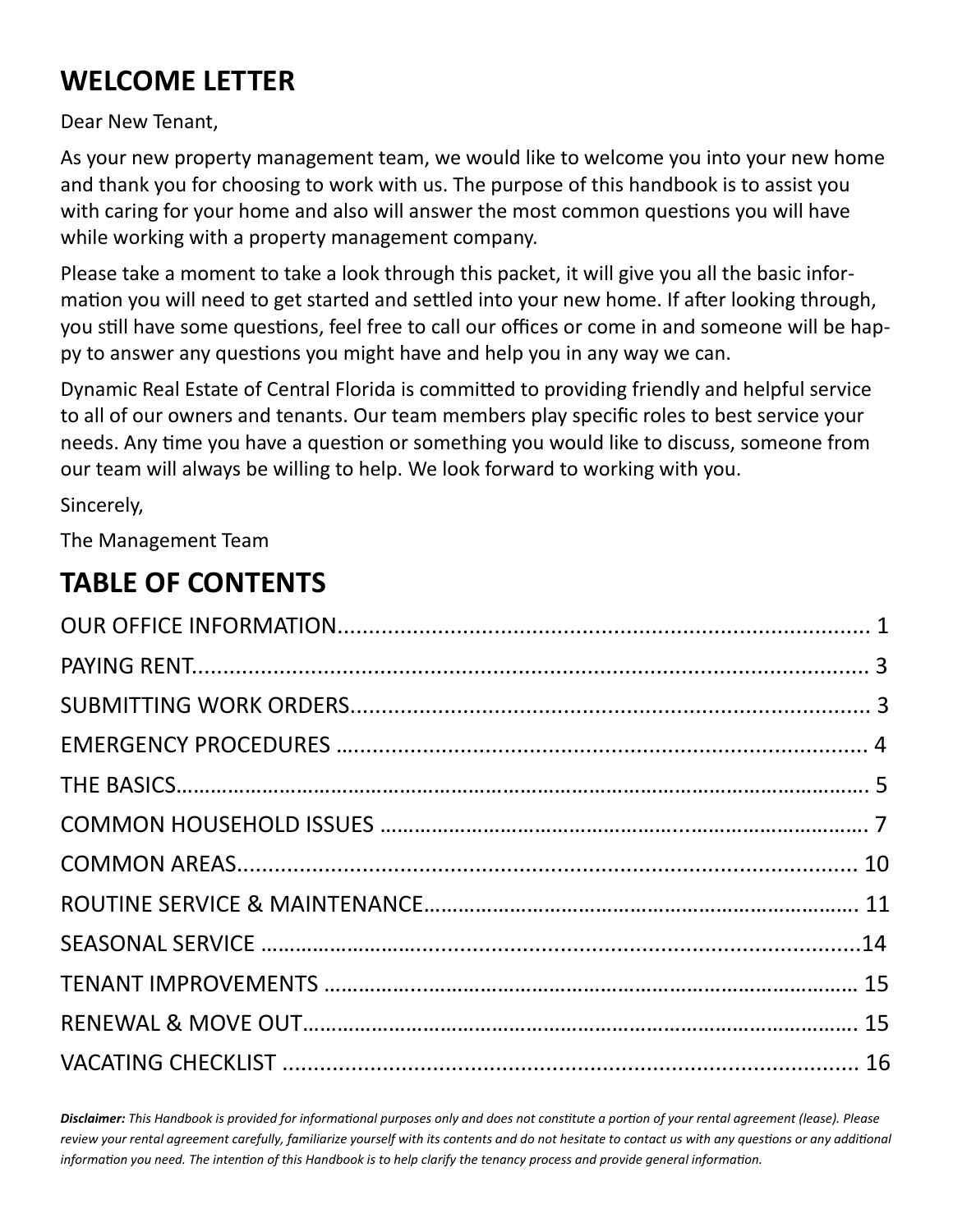# **PAYING RENT**

## **When is rent due:**

# Rent is due on the 1st of each month. Please note this timeline includes weekends and holi**days.**

Variations may exist by location. *Please consult your Lease Agreement Terms.* 

## **How to pay rent:**

Rent can be paid by check, money order or cashier's check payable to Dynamic Real Estate of Central Florida. Rent can also be paid online via EFT (eCheck) for **only \$1.50** or with a VISA or MASTERCARD for **2.95%** at www.DRERents.com. **NO CASH IS EVER ACCEPTED.** 

Rent can be paid by mail, but it must be physically received in the office by 5:00 P.M in accordance with your Lease Agreement.

## **\*We recommend to send any payments by CERTIFIED MAIL with a tracking number.\***

## Please address mail to: **1202 Sacramento St Deltona, FL 32725**

Rent can be paid in person during normal business hours or after hours by placing your rent in the drop box slot to the right of the front door.

#### **Please consult the Lease Agreement for Late Fees.**

#### **IMPORTANT NOTES**

## **If you change your phone number or email address, please noƟfy the office immediately.**

Place your name and property address on the check or money order to ensure that you are properly credited with rental payment.

Review your check or money order and ensure it has the names of payer and payee.

Leaving cash or an incomplete check or money order on the premises is not the management company's re‐ sponsibility.

When the office is closed, place your rent in the drop box slot to the right of the front door and please be sure the envelope is properly labeled with your address.

If a rent check or online payment is returned for insufficient funds (NSF) or any other reason, all charges in‐ cluding NSF, and late fees will be charged to you as additional rents. *Please consult your Lease Agreement.* 

## **SUBMITTING A SERVICE REQUEST**

**There is a minimum charge of \$25 for any service request.** There are fees for cancelling or not providing ac‐ cess to the Premises at the scheduled time. *Please consult your Lease Agreement*.

#### If a service issue should arise, please complete a written service request and submitting through your ten**ant portal online or to Office@DRERents.com**

We ask that you submit **service requests in writing with pictures and/or videos if possible** to avoid confusion and to ensure that we have a clear record of your request. When making a request, be as specific as possible about the problem including pictures if possible.

When preparing your service request please include your available schedule, any pictures, and please re-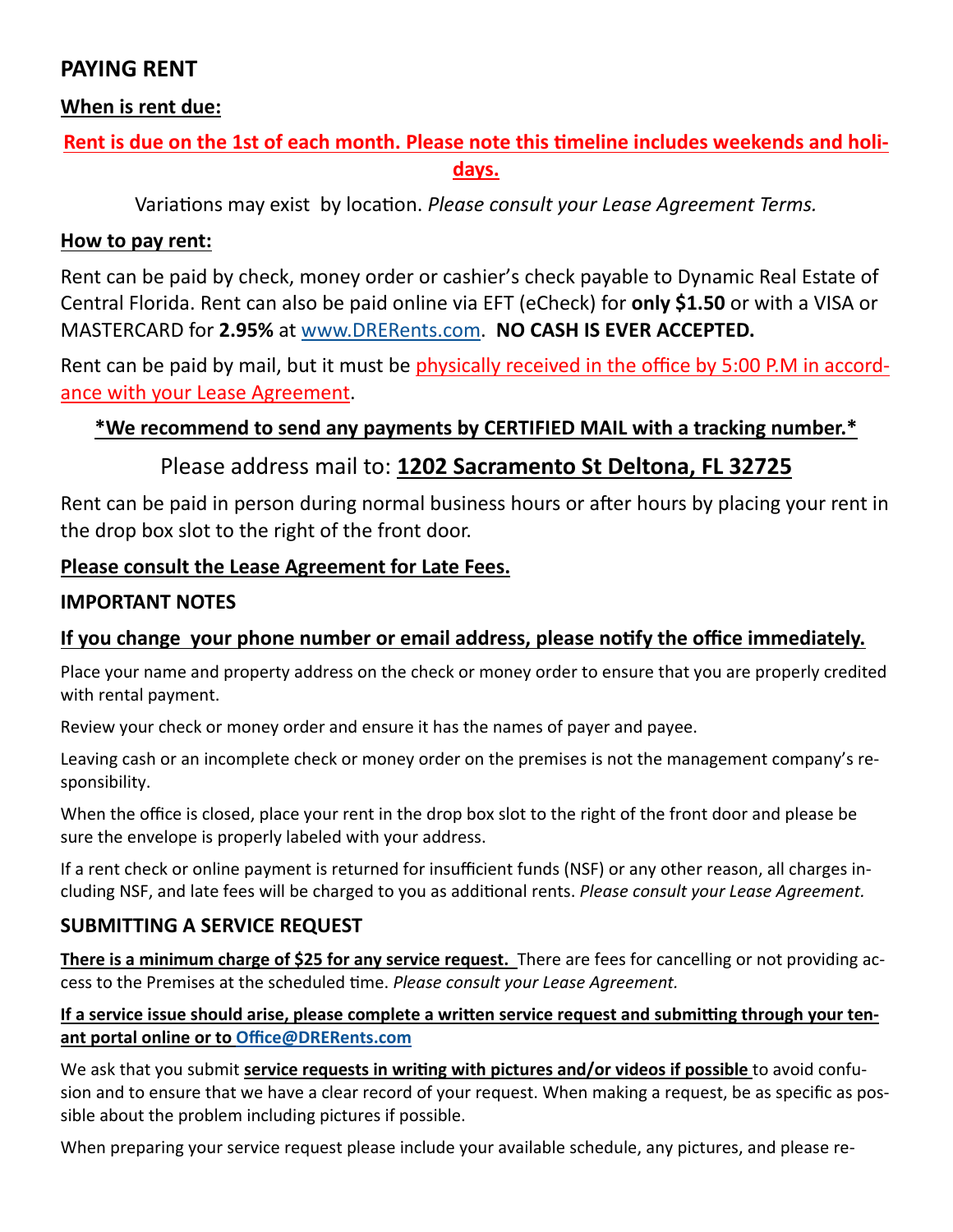member that: **service department schedules appointments Monday – Friday, from 8:00AM – 2:00 PM.** 

Tenants are responsible for securing any pets that may be encountered on the visit to the property.

#### **It is against company policy to have our service technicians enter the property without you or a repre**sentative, over the age of 18, of your choice present available at the time of service.

**\*Please note, there will be no reimbursement for any service call made by the tenant without management authorizaƟon.\*** 

#### **SERVICES & APPOINTMENT FEES.**

**(1)** As per the Maintenance/Service portion of this Lease Agreement, Tenant(s) will be responsible for the first **\$25** of any service/maintenance request to the home, and will have the full financial responsibility of any repair found to be due to the neglect of the Tenant(s) and or the guests of the Tenant(s). *Please consult the Lease Agreement.*

**(2)** Changes, made by Tenant(s), to any scheduled or service appointment less than (1) Business day prior to the scheduled appointment will be charged a \$25 inconvenience fee. Appointments canceled after 4:00 P.M. the business day prior to the scheduled appointment or if Tenant(s) do not provide premises ac‐ cess at the Ɵme of the scheduled appointment, for any reason, will be charged a \$75 inconvenience fee.

#### All fees and charges regarding maintenance/service will be deemed as additional rent.

#### **EMERGENCY PROCEDURES**

#### In the case of a medical, fire, or other emergency situation that could involve immediate peril to you or **someone surrounding you always call your local emergency number or 911.**

#### **SERVICE EMERGENCY PROCEDURES**

If you experience an emergency situation, please follow the steps outlined below. As a note, if the problem occurs in the middle of the night or on a holiday/weekend it is very unlikely we will be able to dispatch a con‐ tractor to the property unƟl the next business morning, so **please try and contain the emergency as best as possible** and call the office the next business day.

The specific definition of a maintenance emergency is: an issue that is dangerous, hazardous, or if not ad**dressed immediately could cause damage to the property or your personal well-being (e.g., flooding, no heat in the winter, or gas leak).** 

An emergency is not an annoying sound, air conditioning failure, drain stoppage, etc., while inconvenient, these are not considered emergencies and will be handled by our office on the following business day.

If the situation is considered a maintenance emergency and occurs normal business hours, please call our office, then follow-up with a written service order request.

#### **WATER RELATED EMERGENCIES**

If water is running onto floors from any appliance, fixture or pipe, **close the shut-off valve for the appliance / fixture or shut-off the main valve for the property. If a leak has occurred, place a towel and or a bowl under the leak to prevent any further damages.** If you reside in a location that has on-site management, contact them and this office immediately.

## **\*If you have gas uƟliƟes and experience a problem, turn off the main gas intake to the home immediately\***

**\*\*Please note that if the call is not deemed an emergency, you will be responsible for the off hours sur-**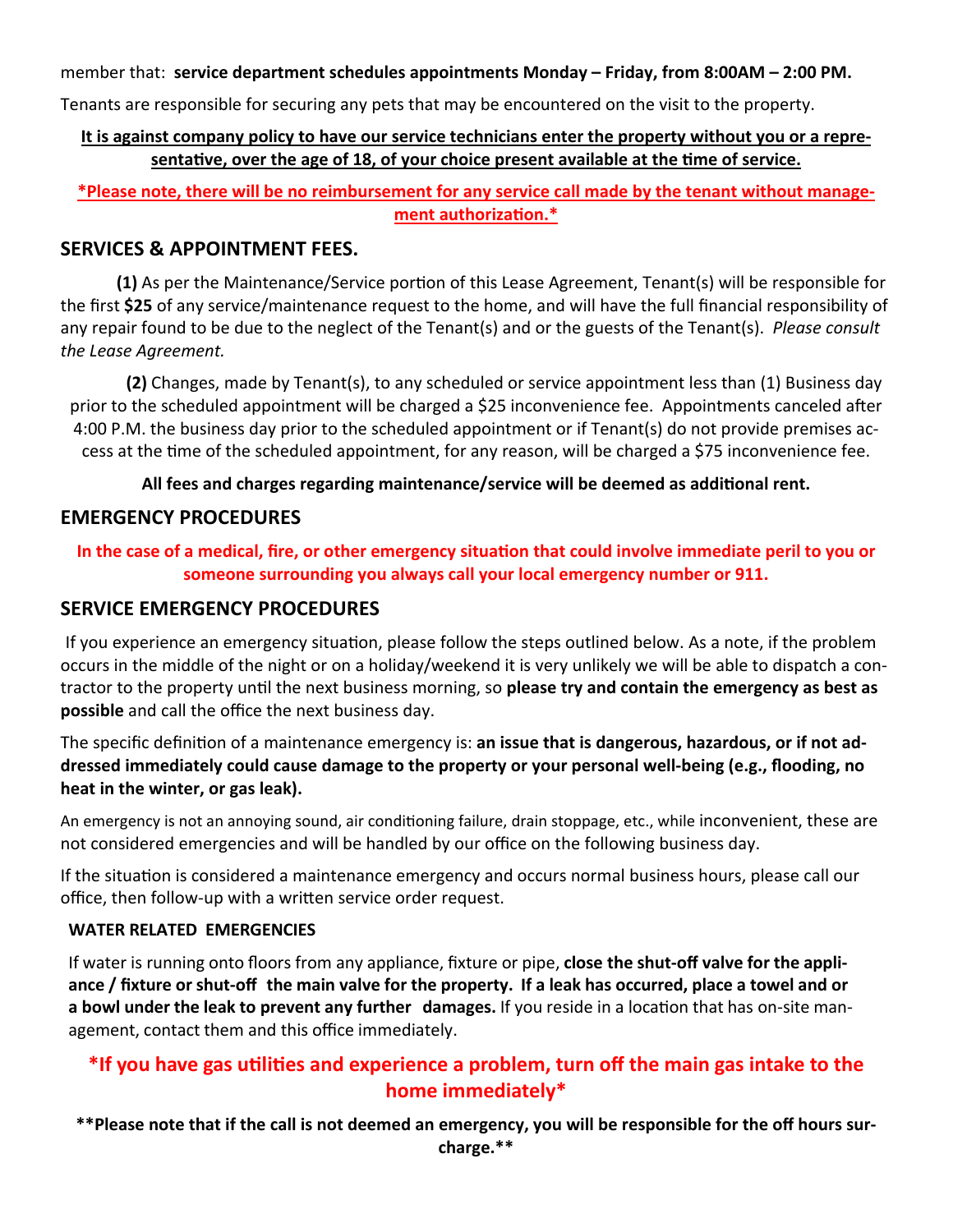# **THE BASICS**

#### **Important policies:**

The tenant is hereby advised and understands that the personal property of the tenant is not insured by the Landlord for either damage or loss, and the Landlord assumes no liability for any such loss.

#### **Tenant(s) are strongly urged to secure insurance for personal property.**

The property has been accepted in "as in condition". *Please consult your Lease Agreement.* 

**Animals & Pets.** Animals are only allowed with prior approval of the owner. A **non-refundable fee is required**. Pet insurance may be required. Upon move-out, the property must be professionally treated for odor and pests.

**Keys.** If you lose your key or lock yourself out of your home, there is a \$25 dollar charge for replacement. In the event all keys are not returned at the expiration of the Lease Agreement there will be a minimum charge to be deducted from the security deposit in the amount of **\$80 per key**.

**Yard & Grounds Service.** If You are responsible for servicing and maintaining your yard, upkeep of flower beds, lawn care and routine service/maintenance other parts of the yard is expected. Additional care should be taken to keep the grounds clean. **No Littering of papers or any trash is allowed.** 

**Vehicle Parking.** Only approved and operational vehicles in designated areas are allowed. Parking on grass is **not** allowed.

**Trash Disposal.** All trash shall be disposed of by Tenant into the dumpsters provided. **Under no circumstances may Tenant stack garbage outside the dumpsters or anywhere else on the property. No furniture or large items of any kind can be disposed into or around the dumpsters. The lid must remain closed at all times**. No trash or other materials may be accumulated which will cause a hazard or be in violation of any health, fire, or safety ordinance or regulation. Cartons and large boxes should be broken down before being placed in or on the side of the trash collection area. Please do not discard large items such as furniture, tires, etc. **Do not leave filled trash bags in front of units or in the walkway/common areas.** Trash should be imme‐ diately disposed of in the dumpsters. Trash must be placed in plastic bags and tied before placing in dumpsters. This will help keep the property clean as garbage tends to fall out of dumpsters when being emptied. Disposal of food without use of a trash bag will not be tolerated.

#### **Guests. An Occasional overnight guest does not stay more than 7 (seven) day/night(s) in any calendar month.**

**Noise.** You are subject to all laws pertaining to noise and your Lease Agreement. It is the responsibility of the Tenant to be mindful of his/her neighbor's peace and quiet. If a neighbor or passerby can hear a Tenant's tel‐ evision or radio, it is too loud. **Quiet time will be strictly enforced from 10:00 pm until 7:00 am.** Tenants shall not make or allow any disturbing noises in or around the unit by Tenant, family or guests, nor permit anything by such persons which will interfere with the rights, comforts or conveniences of other Tenants at all times. All musical instruments, television sets, stereos, radios, etc., are to be played at a volume which will not annoy or disturb other Tenants. **The activities and conduct of all Tenants and guests outside the unit, on the common grounds, parking areas, or any other areas must be reasonable at all Ɵmes and not disturb**  others. Group parties and paraphernalia including stereo systems with loud speakers, beer pong tables and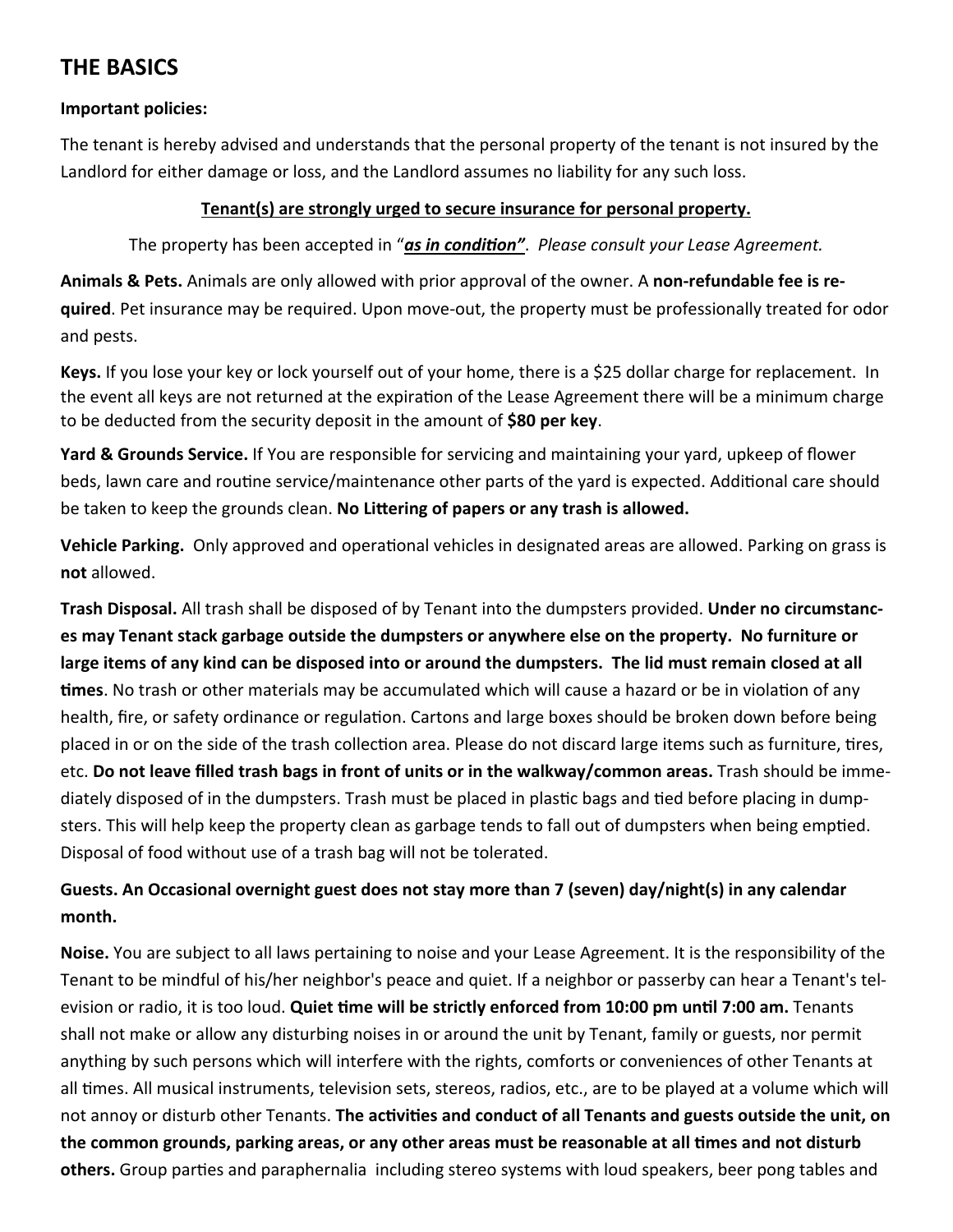inflatables i.e. Bounce houses are strictly prohibited. Drunken, belligerent or threatening conduct toward other Tenants, Tenant's visitors, or Management will not be tolerated. Termination of lease may be applied at Management's discretion. Use of illegal drugs is grounds for Immediate Eviction. Disturbances and problems with Tenants, Tenants' guest and/or children may constitute grounds for eviction and lease termination at the sole discretion of Management.

**Pest Control. Tenant(s) are responsible for all routine pest control** for inspects, rodents, and all other pests after the first 30 days of the Lease Agreement have passed. Landlord is responsible for the extermination of termite and wood destroying organisms. *Please consult the Lease Agreement.* 

# **Mildew/Mold Issues**

Water or frost on **windows, walls, ceilings and air vents** is **condensaƟon**. **CondensaƟon** is formed when warm moist air comes in contact with cooler dry air. An example of this is when a bathroom mirror "steams up" after a hot shower. Just like that mirror, around the air vents or in the inside, or outside of your window can sweat or fog because of temperature differentials.

# **Recommendations to prevent Mold due to condensation are the following**

- **Keep the right temperature inside the unit**; increase air temperature in *summer (Avg. 75 to 77 degree F*) and decrease temperature in *winter (Avg. 68 to 73 degree F).*
- What to do. If you notice condensation and moisture as it collects on windows, walls, or vents, then dry the wet surface and attempt to reduce the source of water or moisture.

#### **Clean and replace air filters.**

- **Bath Vent Fans:** Run the vent fan during—and for 15 minutes after—showers. If there is not a bath vent, please open the window. Leave the bathroom door open after shower.
- **Kitchen Vent.** When cooking or boiling water open kitchen window to let moisture out.
- Air Circulation: Crack open doors and windows during dry cold weather to increase air circulation. Make use of fans if necessary.
- **Indoor Humidity:** Keep the humidity in your home between 30 and 50 percent. Check it with a humidity gauge or moisture meter, and use a dehumidifier to lower it if necessary.

If mildew or mold starts to appear due to condensation, take a clean cloth with disinfectant and/or mildew remover, and clean the area, use a second dry cloth to dry the area.

# **It is tenant responsibility to keep areas clean and free from mildew or mold.**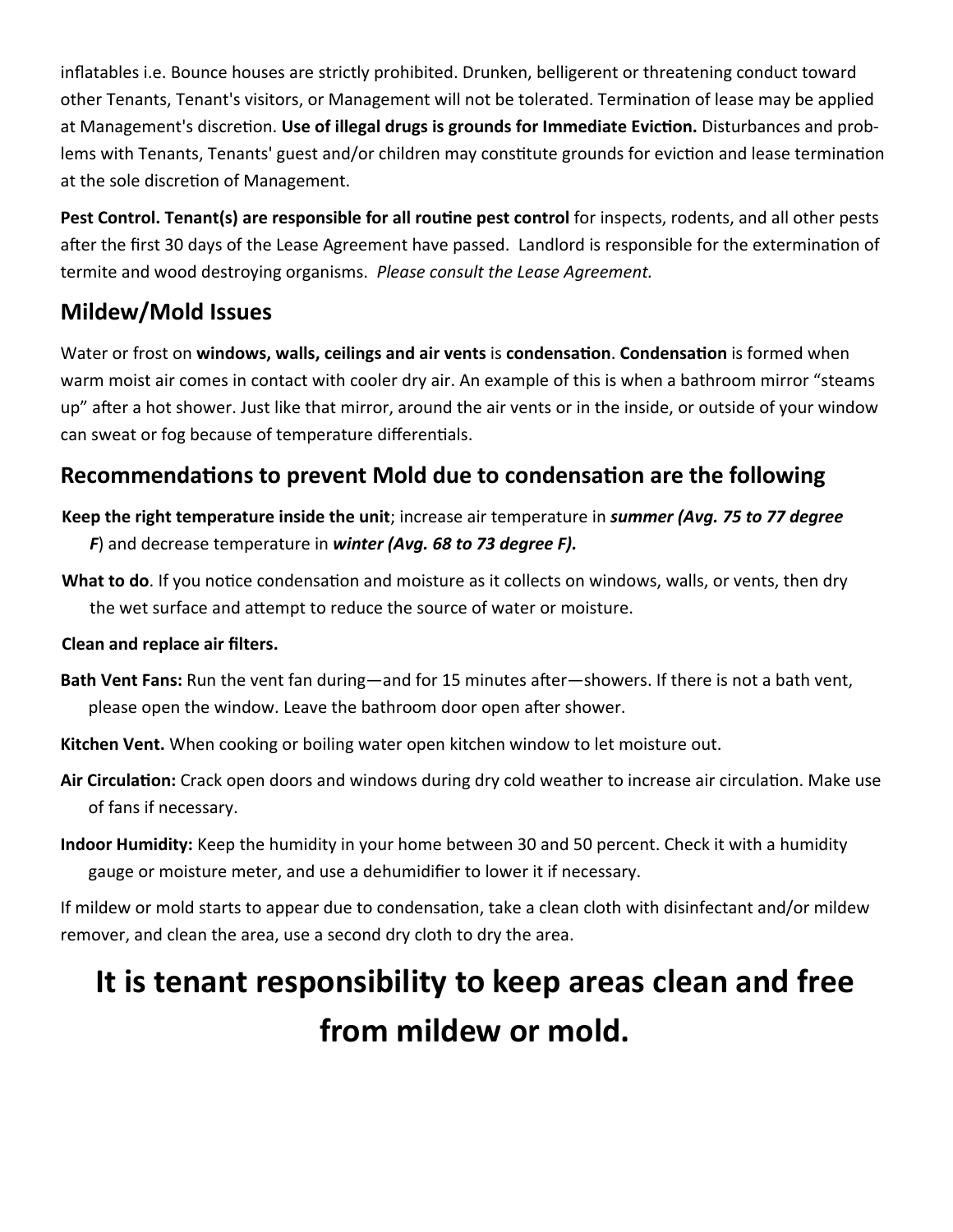#### **Common Household Issues Check Steps (prior to contacting Property Manager):**

#### **Appliance Failure Issues**

#### **Stoves:**

If the electric stove won't heat, please determine if the issue is limited to one burner or all burners.

If the **issue is with one specific burner**, you should examine the heating coil and its connection. Turn off the stove to examine the heating coil. Be sure the coil is completely cool before touching. Unplug the coil from its connection and examine for signs of damage (i.e.

blisters, bubbles, or cracks). If the coil is undamaged, try swapping it with another coil of the same size and test both burners. This is not an emergency. Continue to use the working burners and call the office to schedule a service repair.

If the **issue is with all burners**, there is probably a larger issue. If your stove has a built-in digital clock/timer but it is



not displaying, or if it is part of an oven and the oven light won't go on, you probably don't have any power to the unit. Please see the section on Circuit breakers. If the problem persists, this is not an emergency, contact the office to schedule a service repair.

If the **oven will not heat, or only certain oven coils heat up**, first verify which coil oper‐ ates the broiler, the broiler coil will not heat up with the normal oven settings, it is strictly for broiler use. If this is not the problem, check the circuit breakers. If the problem per‐ sists, this is not an emergency, contact the office to schedule a service repair.

#### **Refrigerators:**

**Drain Tube** 

If your **refrigerator temperature isn't cold enough**, it is likely the condenser coils are dirty. This is a tenant respon‐ sibility item, Please see section on routine maintenance for suggestions. If the problem persists contact the office to schedule a service repair.

If your **refrigerator isn't working, or is making strange noises**, check the breaker and fol‐ low suggestions in the Circuits Tripping Section. If the problem persists, contact the office to schedule a repair.



If your **refrigerator is leaking water**, there is likely a clog in the drain line/pan. Pull the refrigerator from the wall and locate the defrost drain hose at the bottom of the service

panel on the back of the refrigerator. This hose should have a rubber check valve, which helps regulate humidity and is known for catching debris and clogging. Clean the valve out with hot water and soap,

and reinstall the valve. If this does not resolve the issue, this is not an emergency, place towels to catch any leakage, and call the office to schedule a service repair.

#### **Central Heating/ Cool Conditioning Unit Issues**

If your Heating/Cooling **Unit is not heating or cooling**, check the thermostat to see that the controls are set properly to either cooling or heating and that the batteries are still functioning. Check all circuit

breakers both in the breaker box, and at the box located outside at the unit. Check the access panel to the blower compartment to ensure the panel is securely closed. Check the filter and ensure has been replaced in the last six months. If the problem persists contact the office to schedule a service repair.



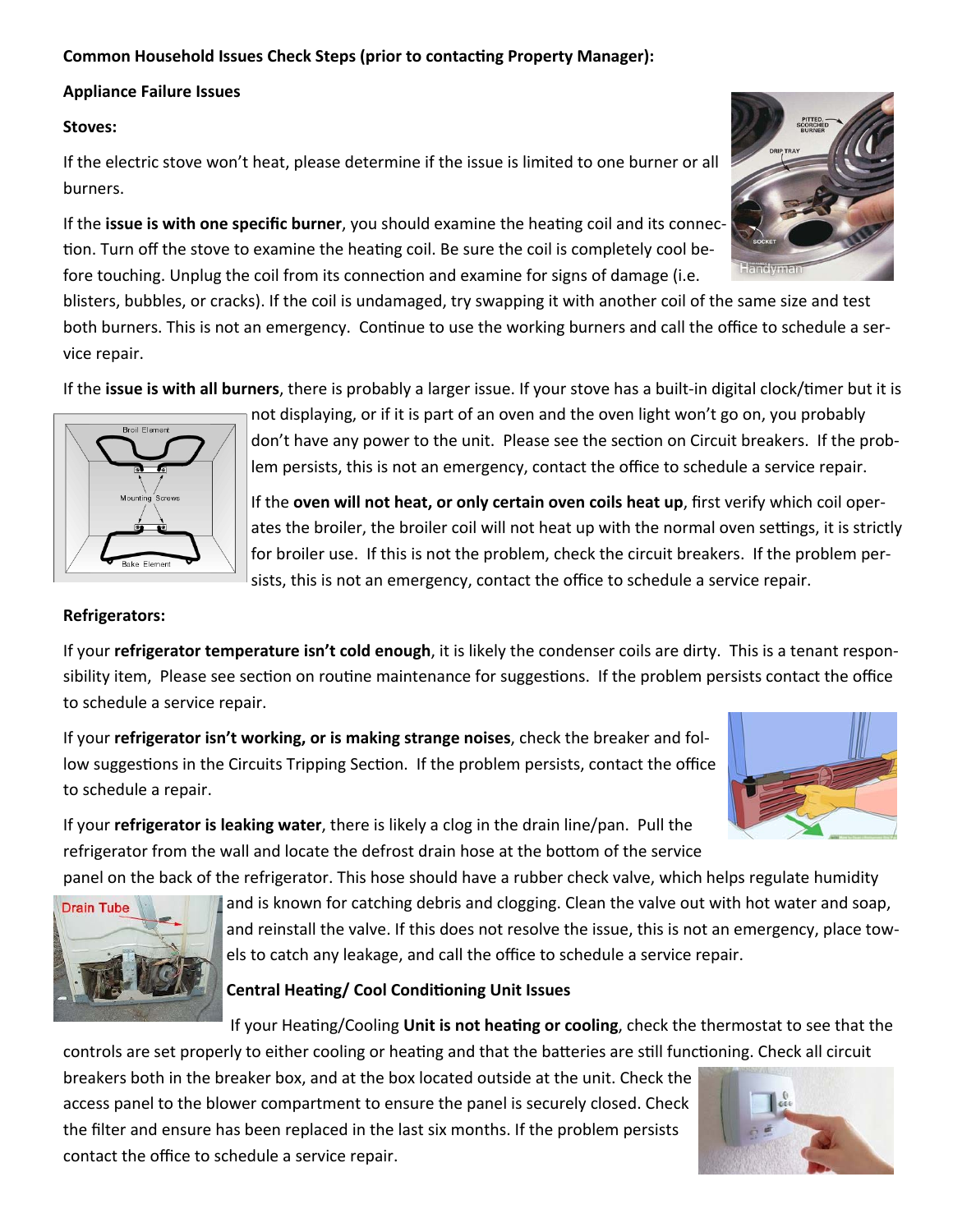If **there is a leak** at the inside air handler. If the drip line is likely clogged, newer units will have an automatic shut off switch to prevent water damage. This is not an emergency. Please place Towels to catch any leakages, then contact the office to schedule a service repair.



**Reset breaker** push fully OFF then push fully ON

#### **Circuits Tripping Issues**



If you have lost power to only a portion of your home, have unexpected flickering or blinking of lights or lost power to a specific appliance, there is a possibility the circuit breaker has been tripped. This usually happens when there is too much power being pulling from a particular circuit.

Try to reset the breaker.

If you **reset the breaker, and it trips again**, you possibly have to many items plugged into that circuit. To check how

many items you have plugged into a circuit, go through the house, turn on all the lights to the rooms, then turn the breakers off then back on one by one taking note of what is connected on the same circuit. If you have portable/window ac units,

> they normally need to be one of or the only thing connected to that circuit. Try to disperse your electronics through out

the house to better utilize the circuit breakers. This is not an emergency. If this still persists, contact the office to schedule a service repair.

#### **Hot Water Tank Issues**

If there is **no hot water**, check the breaker. If it has been tripped, turn the breaker all the way off and all the way

back on. If it continues to trip, this is not an emergency, turn the breaker all the way off and call the office to schedule a service repair.





and hot If the breaker is on without problem, the reset button may need to be set. Turn the breakers off,

open the panel on the front of the tank and press the red button. If this does not resolve the problem, this is not an emergency, please call the office to schedule a service repair.

If **there is water leaking** from the hot water tank, please turn the valves inlet off, these are usually located at the top of the tank. Please place towels to catch any water that

o Gene Haynes continues to leak from the tank. This is not an emergency. Call the office to schedule a

service repair.

#### **Toilet Leaks/ Running Issues**

If the **toilet is running continuously or without you flushing** it, there may be components inside the tank that need to be adjusted or replaced. Please see section on routine maintenance for suggestions on keeping the lines clear. This is not an emergency. You can turn the main valve for the toilet off in between toilet use. (Please see Toilet valve Image) Please contact the office to schedule a service repair.



If your **toilet is leaking** please check to see if it is leaking at the base of the toilet,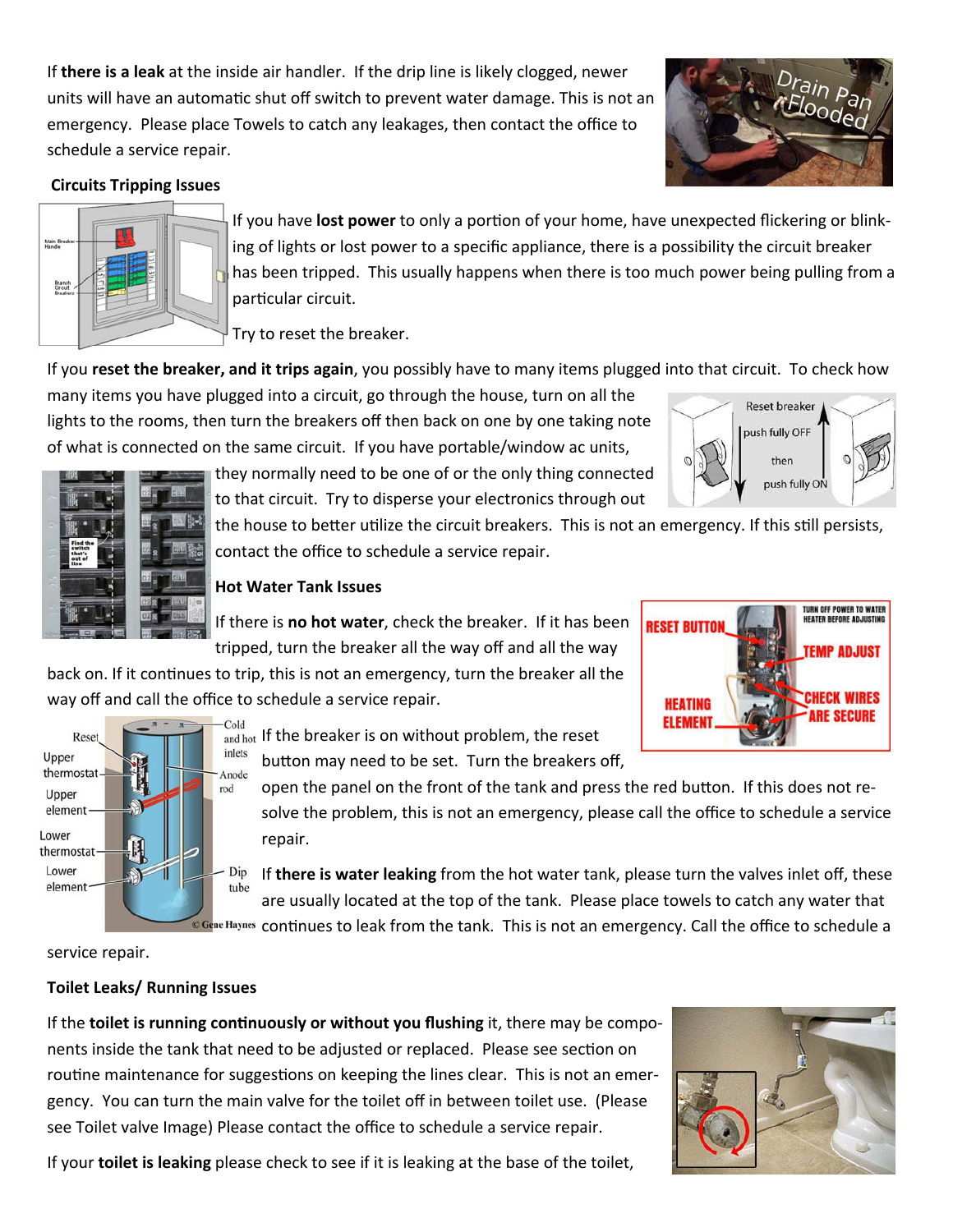from the bottom of the tank, or from the valve/hose for the water intake. This is not an emergency. You can turn the main valve for the toilet off in between toilet use and put a towel down to catch any leakages. Please contact the office to schedule a service repair

#### **Toilet, Bathtub, Sink Backup/Clog Issues**

Your toilet drain, bathtub drain, and all sinks usually feed into the same main line to your sewer or septic tank.

If your drains are moving very slowly, or backing up into another drain then drains after a few minutes, this is usually a partial clog.

If there is a **complete back up** in the drains:

And you are on a **septic system**: There are numerous possibilities of what could be the problem. Please contact the office to schedule a service repair. Problems caused by failure to service or possibly could have been preventable, will be tenants responsibility to pay for in full. Please see section on routine maintenance for suggestions on keeping the lines clear.

And you are on a **public sewer system**: There is likely a blockage in the main sewer line. This is a tenant responsible item, the landlord will not be liable for resolving the blockage. Please call a plumbing company of your choice. If the plumbing discovers, and prepares in writing, that there is a problem other than a clog, please provide the written report from the plumbing company to the office and schedule a service repair.

If your **toilet only is clogged**, this is a tenant responsible item, the landlord will not be liable for unclogging the toi‐ let. Please try to utilize a plunger to clear the clog. If this does not resolve the issue, please call a plumbing company of your choice. There will be no reimbursement for this.

#### **Water Leak Issues**



If you have a **leak in the ceiling,** try to determine where the water is coming from. If it is coming from the roof and not from plumbing, place a bucket and or towels down in that area to catch any leakages. Contact the office to schedule a service repair.

If you have a **leak from a faucet,** Check to make sure the handle is turned off all the way. If it is still leaking turn off the main water inlet

valves in between use, and contact the office to schedule a service repair.

If you have a **leak under a sink**, remove all the items from under the sink, place a bucket and or towels down to catch any leakages, turn off the water inlet valves, use another sink, and contact the office to schedule a service repair.

When in doubt of a **major leak or plumbing line break**, turn off the main water inlet on the outside of the house. Clean up as much water as possible with mops and tow‐ els. Try to air out and dry the location as best as possible. Contact the office to schedule a service repair.



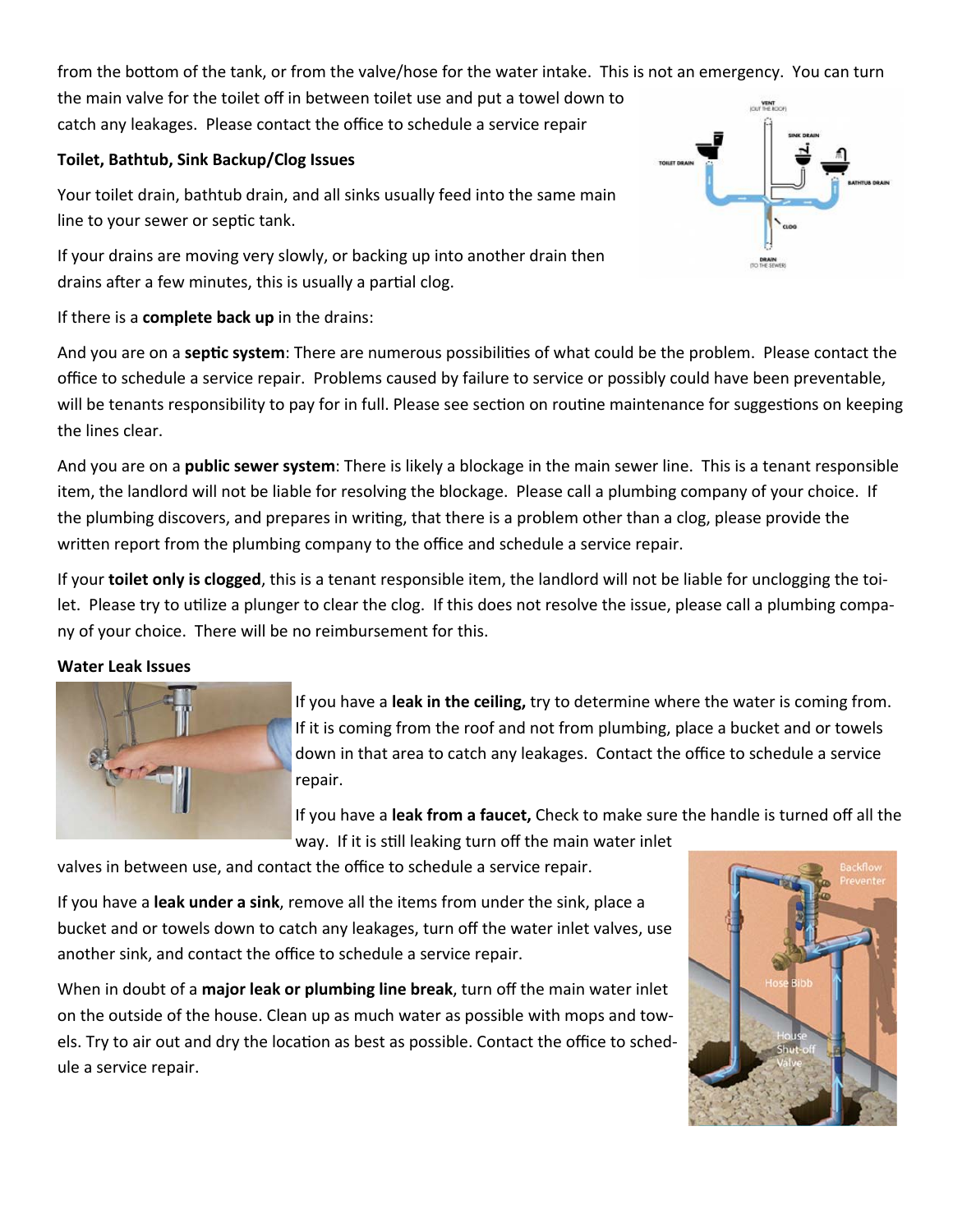## **COMMON AREAS**

Tenant is **strictly prohibited** from forcing any nail, staple, or other enforcement to the exterior of the build‐ ing.

Antennas are strictly prohibited from being attached to the building or roof.

**CigareƩe buƩs must be disposed of in an ashtray and never directly onto ground or in flowerbeds.** Ashtrays must be emptied by the tenants who smoke and/or who have guests that smoke. Improper cigarette butt disposal will not be tolerated. If Tenant or guests of Tenant are witnessed using improper cigarette disposal, multiple occurrences may result in eviction. *Please consult the Lease Agreement.* 

Only outdoor patio furniture may be allowed on the front and back patios of each unit. If there is not a front patio, nothing is allowed on the front face of the Premises. To keep the exterior of units attractive, Tenant **agrees not to store BBQ Grills, mops, brooms, clothing, towels, garbage cans, bicycles, toys and other like**  articles outside unit doors, or on patios. Clothing, towels, rugs etc., shall not be hung outside of any win**dow, or ledge.** Tenants are also not allowed to hit rugs off of the balconies (if applicable) to clean them off. Items that detract from the interior and/or exterior of the property may be prohibited at Management's sole discretions.

**Furniture must be kept inside the unit. Unsightly items must be kept out of vision. No personal belongings, including bbq grills, bicycles, shoes, play equipment or other items may be placed in the entryways, stairways, or about the building, except by wriƩen consent of Management.** 

# **Management shall deem all items left outside units abandoned, and as such are subject to disposal without noƟce to Tenant. This includes storage of anything outside of the dwelling without the consent from management.**

**Tenant is responsible for cleanliness of area in front of their unit, any common area used and/or lawns (if applicable).** 

All common areas should not be altered, vandalized, or personalized in any fashion by Tenant, or Tenant's guest. If this is violated, Tenant will incur charges for undue labor and materials to restore the area that has been changed.

**The landscape is strictly prohibited from Tenant use.** Any modifications or tampering of the landscape may result in charges and/or eviction. This includes, yet is not limited to, burial of animals, personal items, or production of new plants.

No signs, signals, or advertisements shall be inscribed, exposed on, or placed at any door or window. Also, no aluminum foil or similar coverings are to be applied to glass or other areas of the unit. All common areas should not be altered, vandalized, or personalized in any fashion by Tenant, or Tenant's guest. If this is violat‐ ed, Tenant will incur charges for undue labor and materials to restore the area that has been changed. *Please Consult the Lease Agreement.*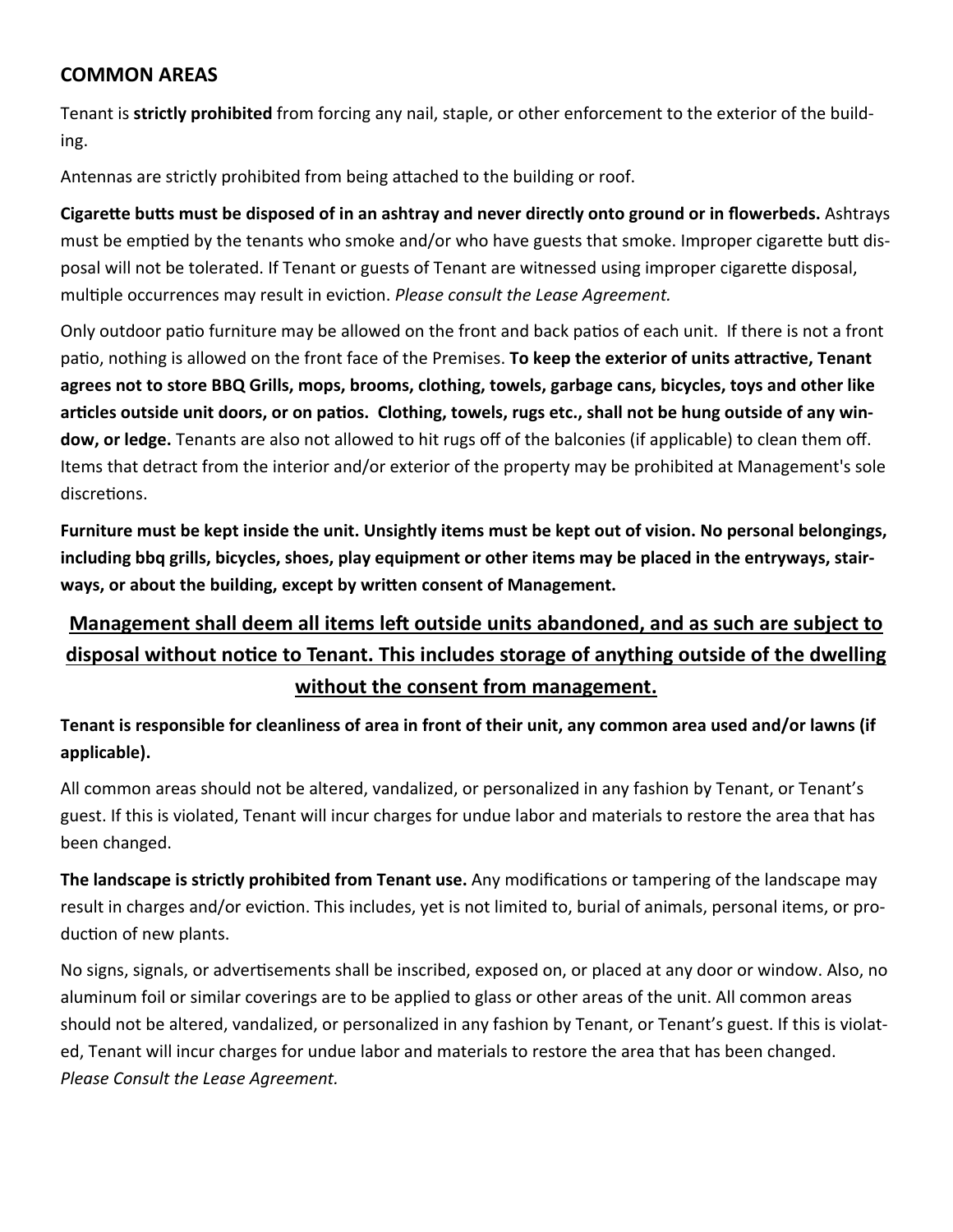## **Routine Service & Maintenance**

As you become more settled in your new home it is important to manage routine service and/or maintenance items. **Here are some examples of service/maintenance items you are responsible for, but not limited to:** 

**Replacement of light bulbs, Cleaning and/or replacement of A/C filters. Problems caused by failure to ser**vice, clean/replace the filters, Replacement of batteries in smoke detectors and CO2 detectors, Ceiling **fans, Plumbing Clogs/Blockages** 

#### **SERVICING FIXTURES and APPLIANCES**

# **\*Any service item found to be caused or could have possibly been preventable by users are the tenant's responsibility. \***

#### **Central Heating & Cooling Units**

Air conditioning can only lower the inside temperature 10 or 15 degrees lower than the outside temperature.

All tenants are responsible for cleaning or replacing the furnace filter every month. Problems caused by failure to clean / replace the filter will be the tenant's responsibility.

Dust can accumulate at furnace vents as well as at fan vents. A small broom brushed across the vent open‐ ings will clear away any dust and help the furnace or fan operate efficiently.

#### **Power**

If the power goes out in your unit or house, first check to see if the whole area is without power. If it is out in the area, report outage to the local power authority.

If the power is only out in your house / unit, **check the circuit breaker panel**. One or more circuits may be tripped and you may see the switches in the off position. If no switch is off turn each switch off then on to reset the circuits. If this doesn't solve the problem, report a maintenance emergency.

#### **Drains**

**AVOID** letting food of any kind, grease, inorganic materials (i.e paper, plastic foil) and hair get down the drains.

#### **Clogged drains caused by hair, grease, etc. are the tenant's responsibility.**

Some dishwashers will clog from food left on the dishes when put in the machine.

An excellent drain cleaning / clearing solution recipe is: 1 cup salt, 1 cup baking soda, 1 cup vinegar, followed by 8 cups boiling water. We recommend performing this treatment monthly to avoid build-up.

Hardware stores carry "hair catchers" to place in sink and tub drains that significantly help keep drains free of hair.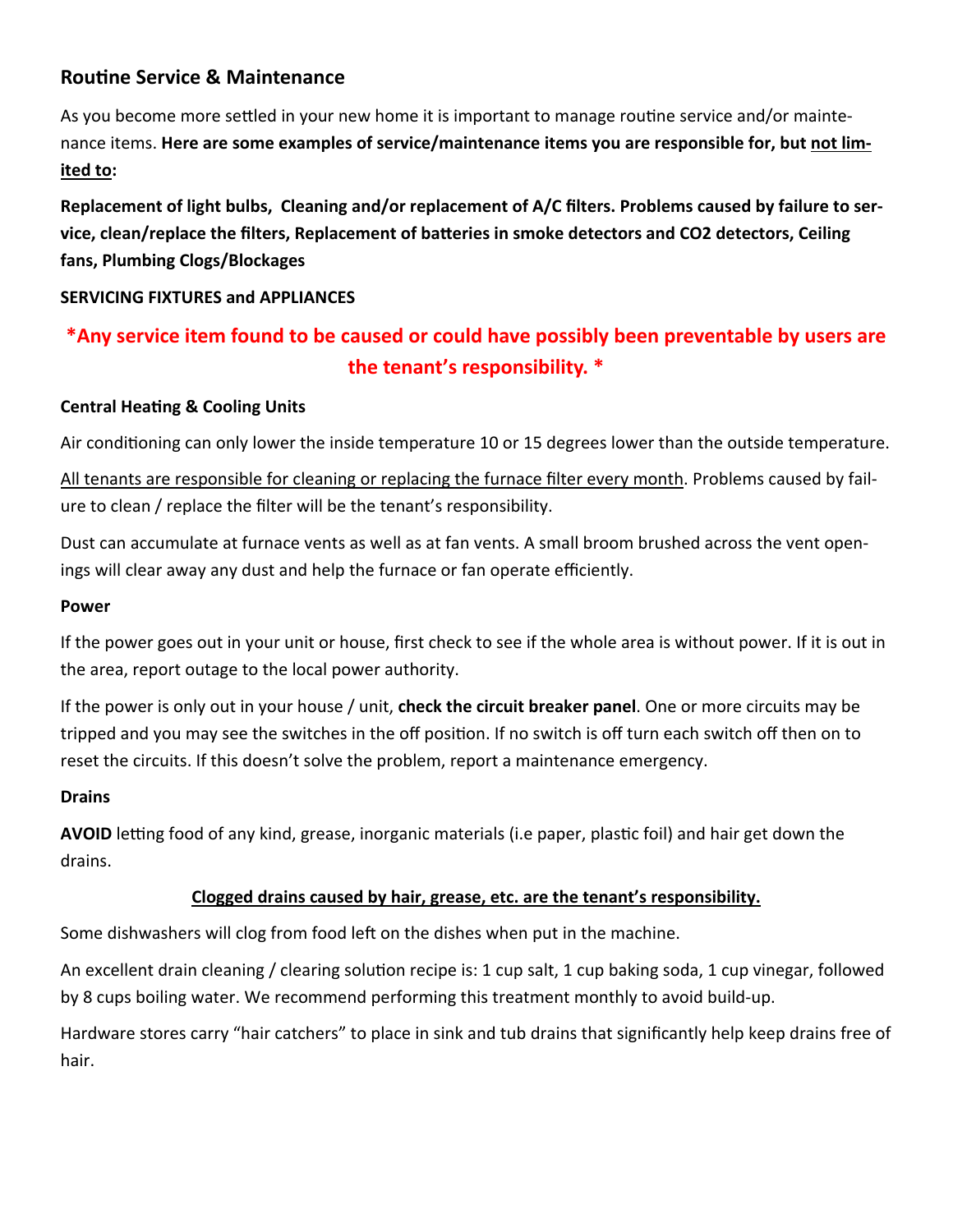#### **Garbage disposals**

**ALWAYS** run water while the disposal is operating to avoid damage to the unit. Let the water run long enough to grind all the material in the disposal. Then let the water run for 10-15 seconds after turning off the disposal. Learn to recognize the sound the machine makes when completely free of garbage.

Disposals are designed to grind up organic items only. Exceptions include: banana peels, artichoke leaves, celery stalks, flower stems, coffee grounds, potato peelings, bone, any item that is particularly tough.

**NEVER** put paper, plastic, glass, aluminum foil or grease in the disposal.

If the unit becomes inoperable, **ALWAYS** be sure to check the power switch first (usually under the sink), then try the reset button (somewhere on the machine), and remove all contents before calling for service.

#### **Problems caused or possibly preventable by users are the tenant's responsibility.**

#### **Refrigerator coils and drip pans**

Keep reasonably clean behind and underneath the refrigerator. **Coils and drip pans will require cleaning**. If drip pans are not kept clean, the pans can start to develop a strong odor. Please take the time to get acquainted with the appliances in your unit.

#### **Stove or oven**

Be aware of the various bake, broil, time bake, and self-clean controls. To operate the self-cleaning features, please follow the instructions of the appliance. For continuous cleaning ovens use soap and water to clean, please **never** use oven cleaners or abrasives as this will ruin the finish.

#### **Plumbing fixtures**

**NEVER** use abrasives on brass or gold fixtures, and it is best to wipe fixtures clean after each use.

If brass needs to be polished, use a product specifically designed for brass.

Many homes and apartments have low‐flow toilets. Low‐flow toilets tend to clog or back up if too much pa‐ per, etc. is flushed. You may need to continue and hold down the handle when flushing to avoid clogs.

#### **Tenants must be prepared to plunge the toilet to clear clogs and avoid damage from over-flows.**

#### **Water damage**

#### Tenants must take care to avoid water damage caused by allowing water to sit on counters and floors.

Care must be taken to ensure that shower curtains are inside the tub, and that shower doors are completely closed when taking a shower. Water on tile floors can seep through the grout and cause dry rot on the underlayment and discolor the vinyl. Water can also seep around the edges of linoleum and damage the flooring below. We recommend putting a mat, towel or rug on the floor to step on when exiting the tub or shower. Please be aware that the rubber backed mats can discolor vinyl floors, and the tenant could be charged to replace the floor at move‐out.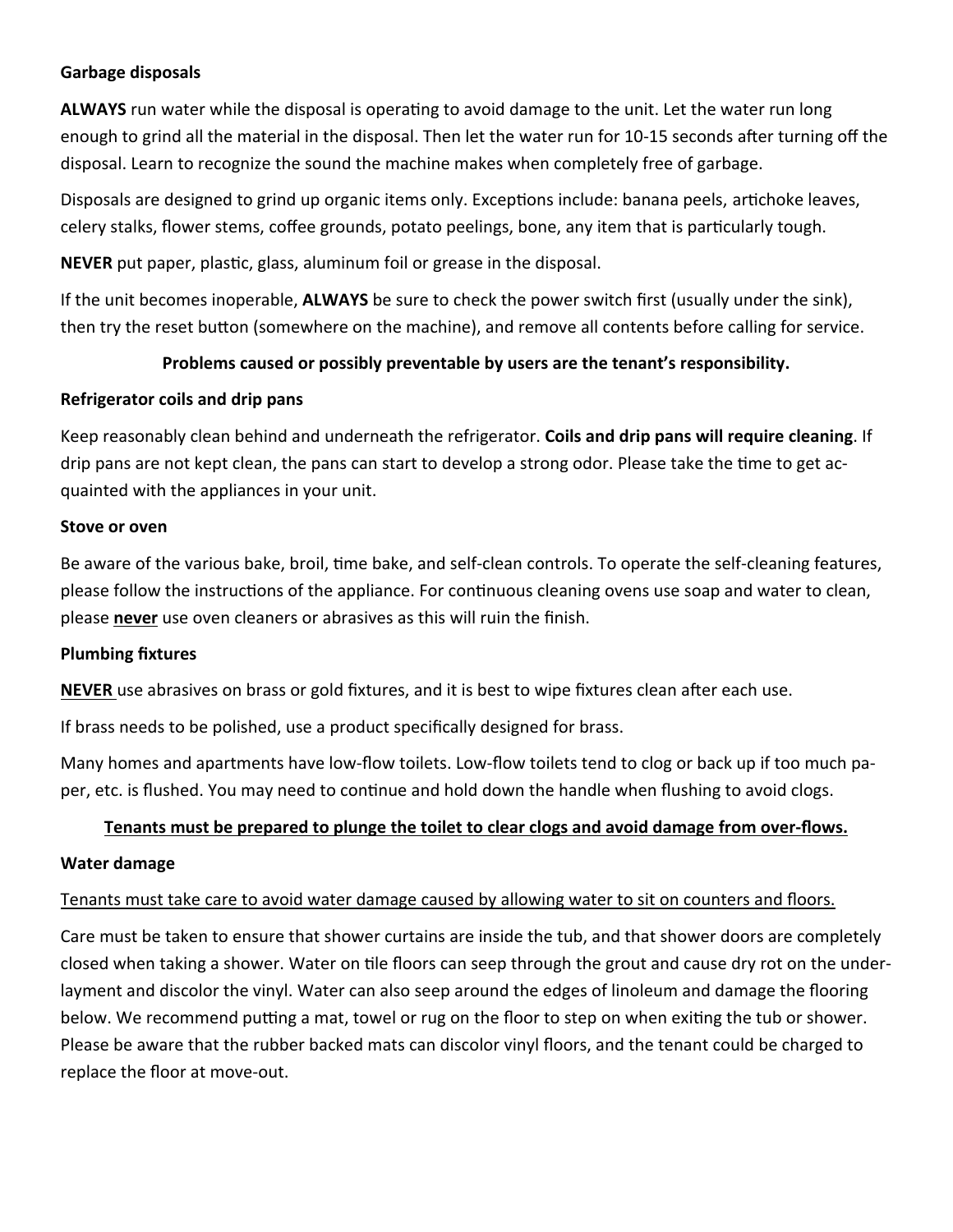#### **Sliding glass doors, screen doors and shower tracks**

It is imperative that dirt and debris regularly be cleaned out of sliding door tracks. Opening and closing doors over debris that frequently accumulates in the tracks can damage the wheels on sliding doors, especially the heavy glass sliders. Please make it part of your cleaning routine to clear the tracks.

## **Please do not use oil or WD40 to lubricate slider doors or screens.** They only attract dirt and gum up the wheel mechanisms.

In order to slow the growth of mold in the tracks and at the bottom of shower doors, keep the tracks clean. Use an old toothbrush and do a regular monthly cleaning, it's much easier than doing one major cleaning at move‐out.

#### **House Plants**

Be sure plant saucers are kept under all potted plants. Water run-off will stain or damage most surfaces.

#### **Kitchen Counters**

To avoid costly damage from nicks and cuts in counter tops, please use a cutting board at all times.

Ceramic tile – Tub and Shower Walls

Dilute 1 part white vinegar in 5 parts water for cleaning all ceramic tiles and fiberglass tub surrounds.

NEVER use scrubbing cleansers like Comet or AJAX on fiberglass tub surrounds, as these products will perma‐ nently scratch the surfaces

#### **Mini Blinds**

Do not soak mini blinds. Spray them with a mild soap and water solution and wipe them down.

#### **Smoke and CO2 Detectors**

Tenants are responsible for changing batteries in smoke and CO2 detectors. We recommend changing batteries at the beginning and end of daylight savings time. Batteries are changed upon move-in. Note that AC/DC powered detectors will usually require Duracell MN 1604 9 Volt batteries and each detector will need to be tested to stop beeping.

#### **Wood decks and porches**

Potted plants and flowers add beauty and appeal to a property. Please put "feet or saucers under them to prevent water run-off from rotting or discoloring the deck.

#### **Hardwood Floors**

For cleaning or applying oil to hardwood floors only use a soft cloth. It is best to sweep and dust regularly.

Kitchen areas only: once every 3 months clean floors with a small amount of vinegar in water.

Use throw rugs in front of the sink and the stove to protect these areas from water and grease.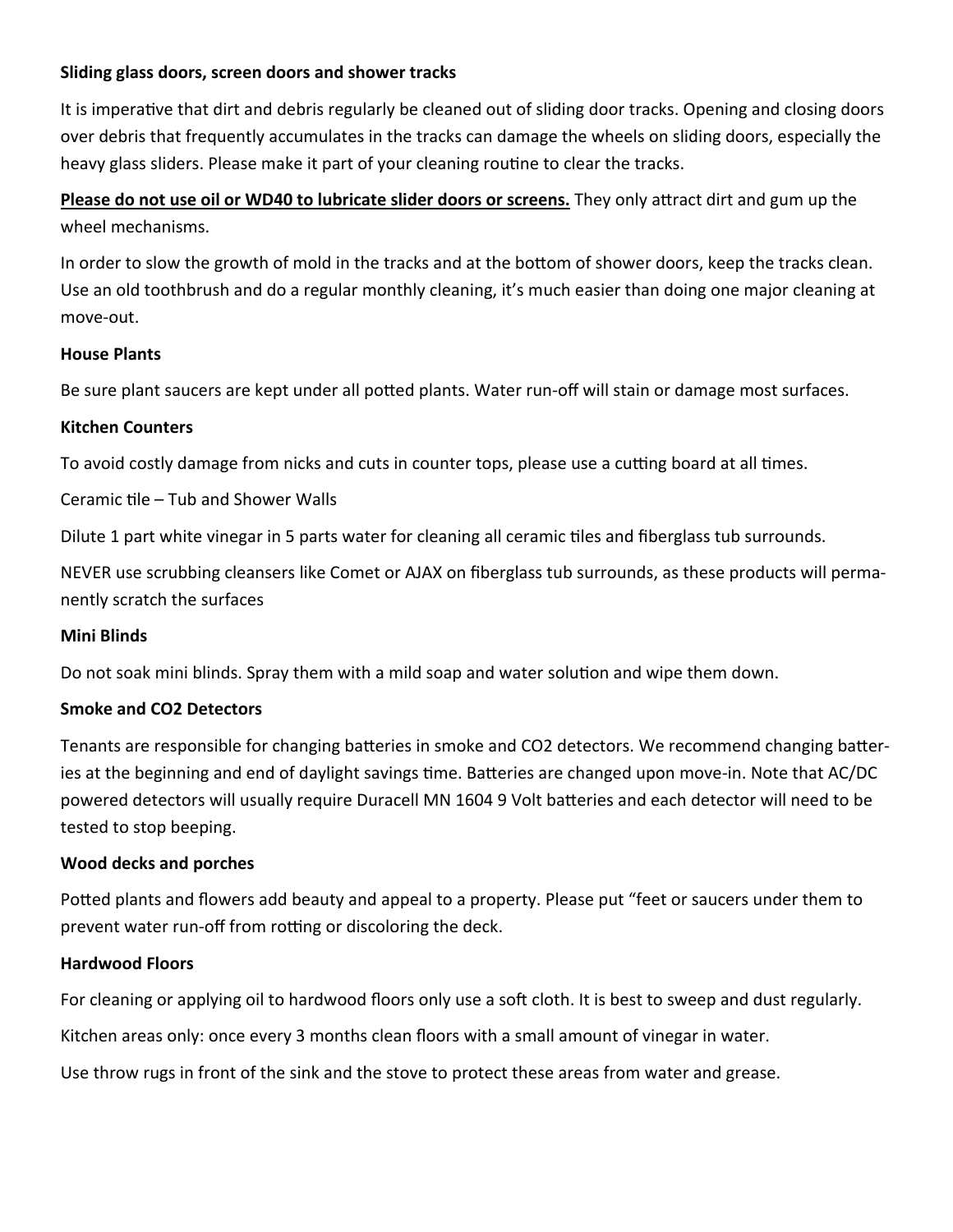#### **Marble and granite**

Never use any acidic or abrasive cleaning products including vinegar. It is best to use warm water and a sponge with a small amount of dishwashing liquid such as Dawn or Joy.

Marble is a porous material. Be careful that water run-off from plants is not left standing on the surface. It will permanently stain the marble.

#### **Sewer/SepƟc Care and Service**

Don't use excessive amounts of any household chemicals.

Avoid dumping grease down the drain.

Don't deposit coffee grounds, cooking fats, wet-strength towels (paper towels that don't dissolve easily, like the heavy-duty kind), disposable diapers, baby wipes, facial tissues, cigarette butts, feminine products and other non‐decomposable materials into the house sewer. If any of the above items are found to have blocked drain pipes, tenant will be responsible for the bill.

Use a septic tank additive (Rid X) monthly.

# **SEASONAL SERVICE**

#### **Interior**

Furnace/Inside Air Handler

#### **All tenants are responsible for cleaning or replacing the furnace filter monthly.**

Problems caused by failure to service or possibly have been preventable are the tenant's responsibility.

 Set the thermostat to an appropriate heat level for winter and cool level for summer. Note that you will be held liable for any damage incurred due to turning off the heat when leaving on vacation during the winter.

Inspect all supply and return vents for cleanliness and obstructions.

For radiant heat systems, inspect for leaking valves or radiators.

#### **Exterior**

Lawn and Shrubbery

Maintain the lawn and shrubs surrounding your unit. Remove leaves and branches in the fall.

#### **GuƩers**

Inspect and clean out all gutters semiannually so they are free and clear of any debris. They should drain freely away from the foundation

#### **Winterization, Faucets and Outlets**

Wrap all outside facets. If possible, close the isolation valve and open the outdoor faucet. Remember during the spring to close the faucet before opening the shut‐off valve.

Cap all outside electrical outlets or disconnect the appropriate fuse or circuit breakers.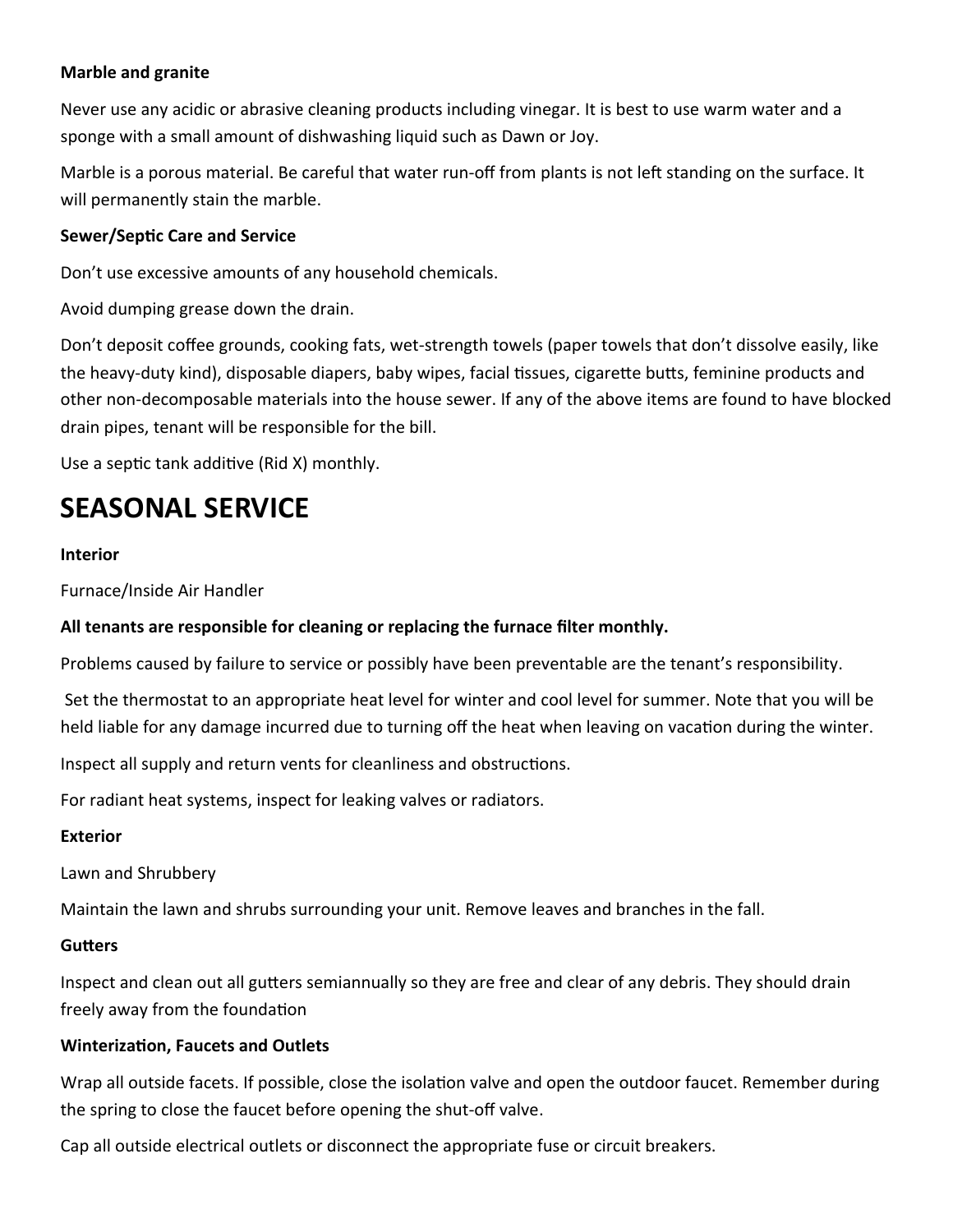## **TENANT IMPROVEMENTS**

The tenant will obtain written permission for the landlord before doing any of the following:

Applying adhesive materials, or inserting nails or hooks in walls or ceilings other than small picture hooks

Painting, wallpapering, redecorating or in any way significantly altering the appearance of the property.

Removing or adding walls, or performing any alterations

Installing a waterbed(s); the tenant will be required to carry in tenant's name floatation insurance, with a loss payable clause to landlord.

Changing the amount of heat or power normally used on the Property as well as installing additional electrical wiring, A/C or heating units. If permitted items much be installed by Management Company.

Placing or exposing or allowing to be placed or exposed anywhere inside or outside the property any placard, notice or sign for advertising or any other purpose

Affixing satellite dishes or antennas are prohibited on the house, Item must be affixed to or erected on the property grounds

Any types of pools are prohibited on the property. No trampolines, recreational equipment, vicious or potentially dangerous animals or breeds, or any items or activities which can cause interference with the insurance coverage on the premises will be permitted.

## **NO SMOKING, E-CIGARETTES, OR USE OF MEDICAL MARJUANA IS PERMITTED IN OR UNDER**

**THE ROOF OF THE PREMISES.** Tenant understands that smoking inside the premises shall be considered a material default under this lease agreement.

#### **NOTICE TO RENEW**

Approximately Seventy five days prior to the expiration of the Lease Agreement, you will receive a notice that the renewal process will be initiated.

Approximate Sixty days prior to the expiration of your lease we will contact you regarding renewal and any rental rate increases. Please note that your extension is contingent on the tenant not being in default at the time the option is present, or having never defaulted under the terms of the lease at any time during the initial term.

If you renew the Lease Agreement, you will need to schedule to conduct a physical inspection of the property. You will received a letter 45 day prior with the option to extend which will include an adjusted rental payment to reflect the current fair market rental. **\*\*NOTE: THERE IS A \$50 LEASE RENEWAL FEE\*\***

If you are not intending to renew the Lease Agreement, you need to provide IN WRITING a notice of intention to not renew the lease.

Failure to communicate with the office regarding Lease Renewal will result in a notice of NON RENEWAL, and you will be obligated per Lease Agreement to vacate the premises upon Lease Agreement Expiration.